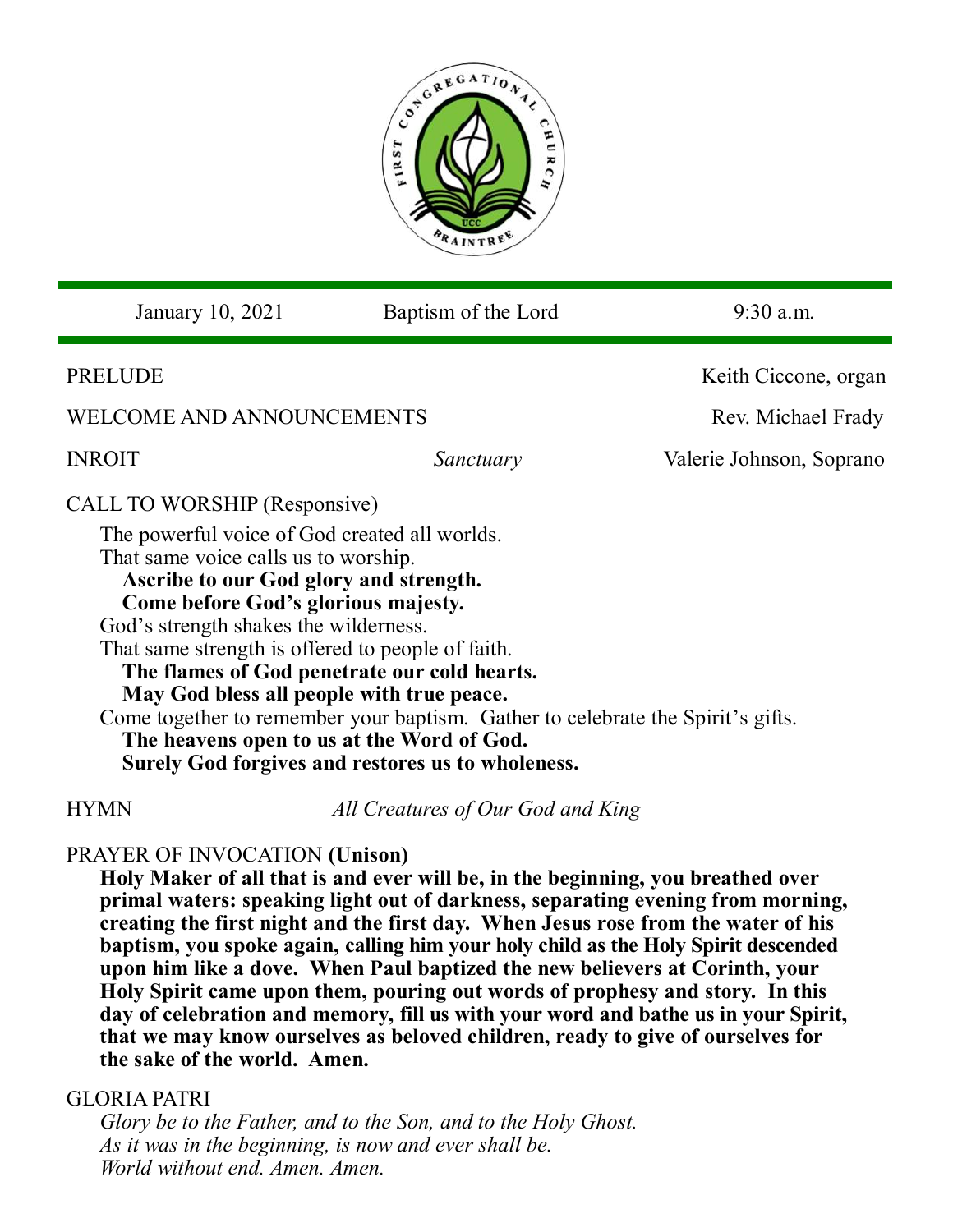SCRIPTURE READING Mark 1: 4-11

HYMN *We Are Baptized in Christ Jesus*

SERMON "Baptized with Water" Rev. Michael Frady

PASTORAL PRAYER Rev. Suzy Aja Burba

#### LORD'S PRAYER

**Our Father, who art in heaven, hallowed be Thy name. Thy kingdom come, Thy will be done on earth as it is in heaven. Give us this day our daily bread, and forgive us our debts, as we forgive our debtors. And lead us not into temptation, but deliver us from evil. For Thine is the kingdom and the power and the glory for ever. Amen.**

### DEDICATION OF OFFERINGS

#### \*DOXOLOGY

*Praise God, from whom all blessings flow. Praise Him, all creatures, here, below. Praise Him, above, ye heav'nly hosts. Praise Father, Son and Holy Ghost. Amen.*

### **\*PRAYER OF DEDICATION**

**Bless these gifts with your voice of creation, your healing, and your love, Mighty God. Transform our offerings into abundant gifts for a world in need of your light and life. Amen.** 

\*HYMN *Called as Partners in Christ's Service*

**BENEDICTION** 

**POSTLUDE** 

ิช